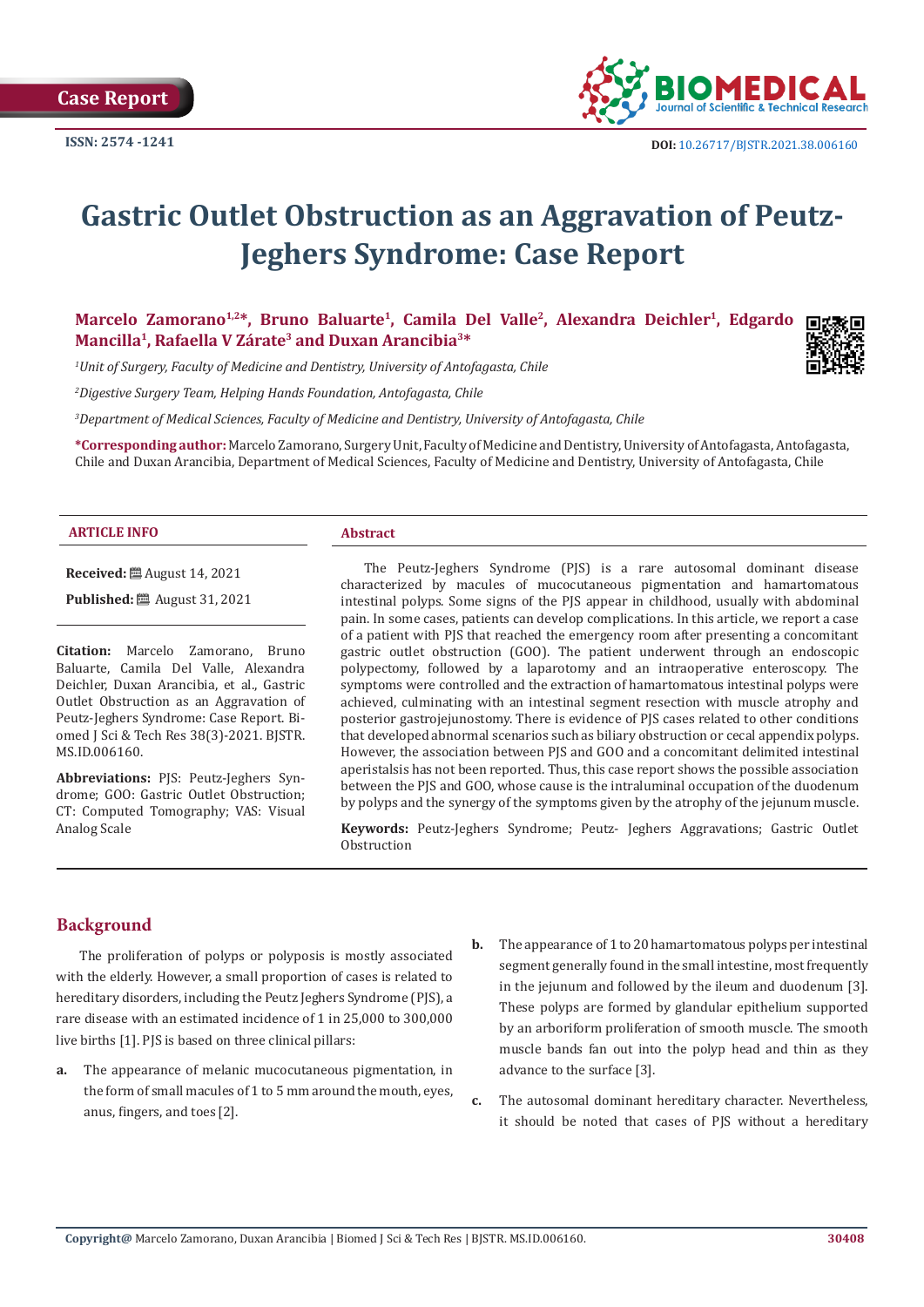association have also been reported, the so-called "sporadic PJS".

**d.** The polyps found in PJS are commonly present in early adulthood. One-third of affected people experience symptoms during the first ten years of life, with intermittent abdominal pain being the most common of them [4]. This pathology is believed to originate from the germline mutation of the serine/ threonine kinase 11 (SKT11) gene. It has been reported that patients who suffer from this mutation have a risk between 9 to 15 times greater than the general population of suffering intestinal cancer [5,6], and to a lesser extent, extraintestinal cancer, specifically the lung, breast, uterus, testicle, and ovary cancer [7]. Moreover, several studies have confirmed a high association between the genetic alteration in STK11 and the oncological pathology.

The management of PJS begins with active endoscopic surveillance such as upper gastrointestinal endoscopy, video capsule endoscopy, and colonoscopy, searching for polyps. Other study alternatives are magnetic resonance enterography or computed tomography and barium follow-up that could be more precise. Nevertheless, the latter is limited by radiation exposure and should be avoided in children [8-10]. The main complications of this syndrome are anemia, intussusception, and intestinal obstruction; however, despite the intestinal obstruction being a prevalent complication, the presentation of a PJS with gastric retention syndrome is infrequent. From this premise, the objective

of this study was to present the case of a patient with a diagnosis of PJS, who presented a duodenal polyp that obstructed the lumen. This obstruction was manifested by a gastric outlet obstruction (GOO) and simultaneously with the investigation of a hypotonic and a peristaltic segment of the proximal jejunum. In this study, we report the possible association between the PJS and GOO, which so far, there are no reports of an SPI case with a similar presentation.

### **Case Report**

A 25-year-old female patient with a morbid history of Peutz-Jeghers Syndrome, without previous complications and without follow-up, goes to the emergency department due to symptoms of one month of evolution and intensified during the last two days. The patient consults for pain in the epigastrium, periumbilical irradiation of progressive intensity reaching a visual analog scale (VAS) of 10/10, colic type and associated with explosive vomiting and a loss of 7 kg of weight in the last month. A physical examination highlighted: allergic facial, dehydrated mucous membranes and decreased turgor. The patient exhibited faint macules on the oral mucosa, for which she underwent dermatological laser treatment (Figures 1A & 1B). In addition, she presented a soft, depressible, and painless abdomen, without the presence of masses or visceromegaly. A computed tomography (CT) scan of the chest, abdomen, and pelvis was performed, which revealed images suggestive of multiple polyps at the level of the duodenum-jejunal transition and proximal jejunum.



#### **Figure 1**:

A. Patient with multiple peri-oral pigmented macules at the time of diagnosis.

B. After laser treatment, the patient shows the disappearance of the macules almost entirely at the time of the physical examination in the Emergency Department.

Also, retention distended stomach was revealed. Considering the symptomatology and the pathological findings in the tomography, it was decided to perform an endoscopic polypectomy in the pavilion. In this procedure, a pedunculated polyp obstructing the intestinal lumen at the level of the third to fourth duodenal

portion was found and resected. A rapid biopsy obtained was negative for dysplasia and malignancy (Figure 2)**.** Subsequently, a colonoscopy was performed, which allowed identifying a 10 mm diameter pedunculated lesion located in the distal sigmoid colon. This lesion exhibited a polypoid appearance with an erythematous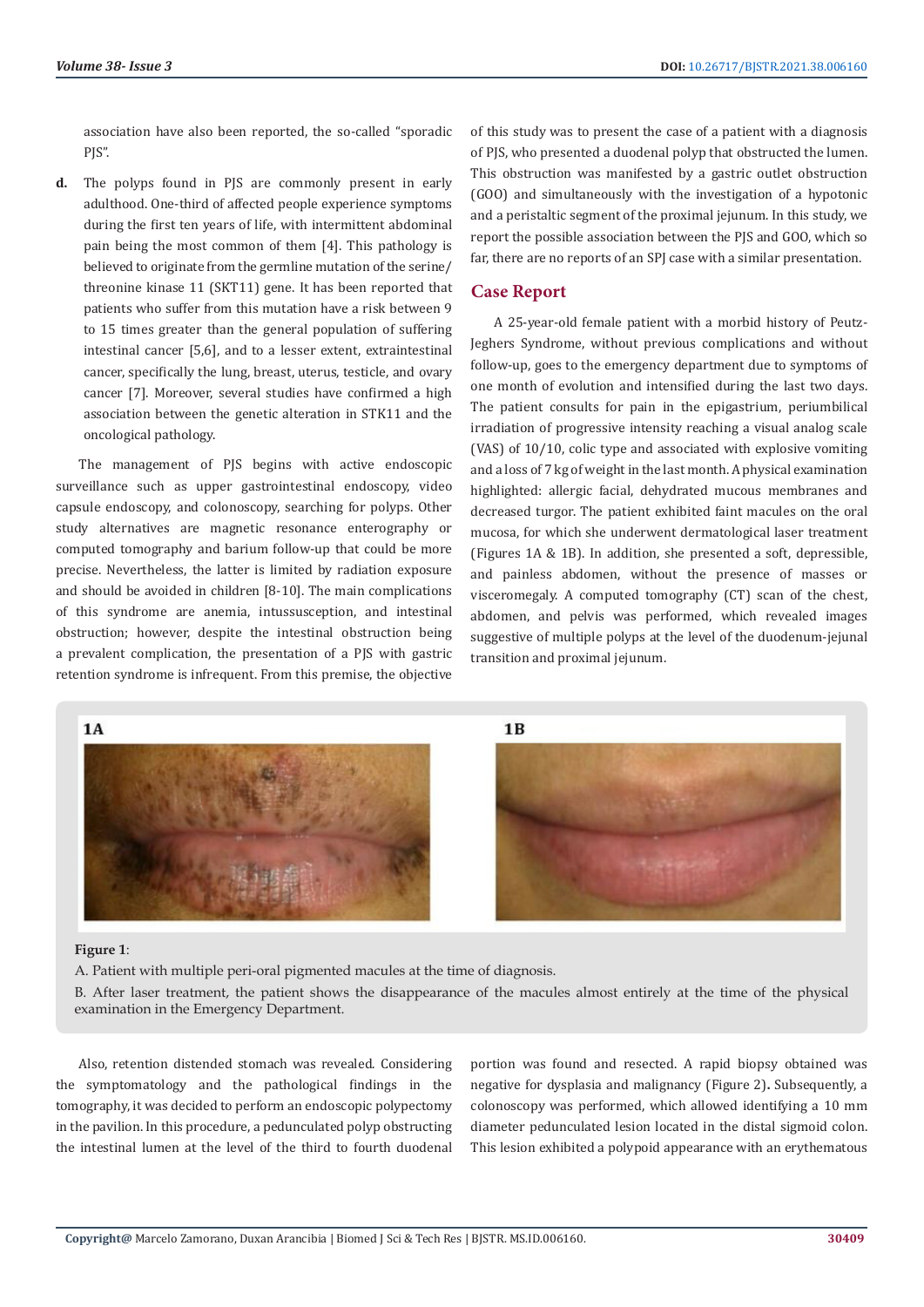head, and fibrin remains on its surface. The patient evolved with persistent abdominal pain, intermittent vomiting of lesser quantity, and periodicity. Control computed tomography with oral contrast reported a slowdown in the passage of contrast medium at the level of the proximal jejunum with the presence of polyps that did

not completely obstruct the lumen. Based on the results obtained in the follow-up studies, it was decided the re-intervention of the patient employing an exploratory laparotomy and intraoperative enteroscopy.



**Figure 2**: Peutz-Jegher pedunculated hamartomatous polyp, located in the duodenum, completely obstructing the intestinal lumen. This polyp was resected by endoscopic polypectomy.

# **Results**

During the procedure, a polyp was found at the fourth portion of the duodenum level, and multiple polyps in the distal ileum from 5 to 40 cm from the ileocecal valve that was extracted with a biopsy forceps. Moreover, the last polyp located 120 cm from the ileocecal valve was resected endoscopically. None of the polyps found obstructed the entire intestinal lumen. Also, a proximal jejunum area of approximately 15cm with aperistalsis was detected. A neostigmine test was performed with local infiltration, confirming abolished peristalsis in the proximal jejunum area. The rest of the small intestine maintained good contractibility. The jejunal segment (15 cm) was resected with its mesentery (it was sent for

a deferred histopathological study) (Figure 3), culminating the intervention with a gastro-jejunal-lateral anastomosis performed without complications. In the histopathological study, a muscle wall thinned was observed, especially at the expense of the internal circular. Even, a loss of muscle fiber density was observed, with connective tissue spaces between them (Figure 4). Also, a degenerative changes of the muscle tissue of the internal circular was visualized, along with loss of muscle fibers (Figure 5)**.** After surgery, the patient showed a favorable evolution and remained hemodynamically stable and afebrile. She presented a progressive decrease in pain, gas elimination, and preserved stools, and she was discharged on the  $8<sup>th</sup>$  postoperative day. At postoperative control up to 6 months, the patient remained asymptomatic.



**Figure 3**: Peutz-Jeghers type hamartomatous polyp resected from the ascending colon and histologically described with a complex polypoid arrangement. This polyp is composed of bands of smooth muscle tissue surrounded by glands without epithelial atypia but with focal cystic hyperplasia and dilatation.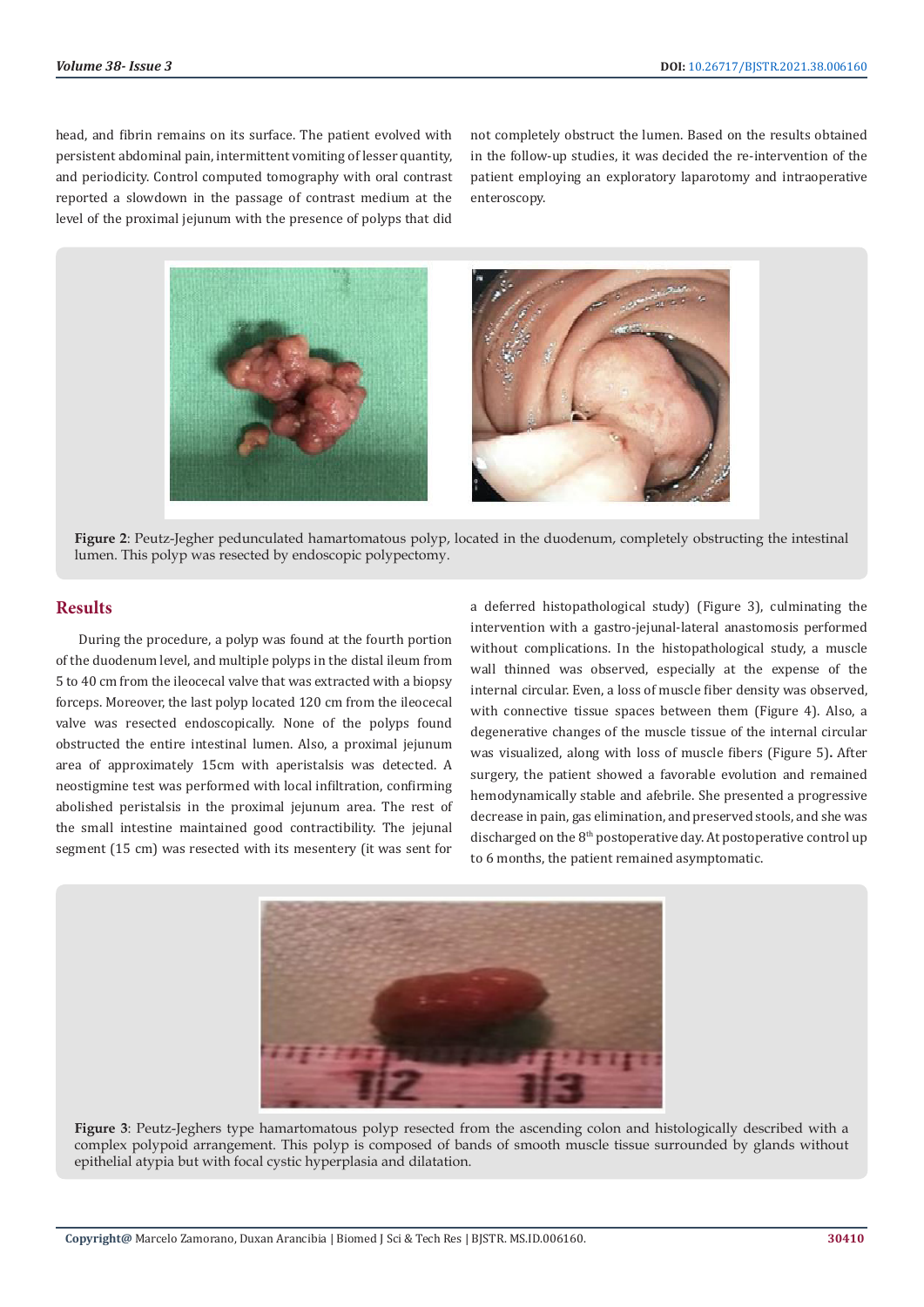

**Figure 4**: Muscle wall thinned, especially at the expense of the internal circular (blue line). Loss of muscle fiber density is observed, with connective tissue spaces between them (orange line).



**Figure 5**: Degenerative changes of the muscle tissue of the internal circular (blue stars), loss of muscle fibers (blue triangle).

# **Discussion**

Peutz-Jeghers syndrome is an autosomal dominant disease characterized by the finding of multiple hamartomatous polyps in the gastrointestinal tract, mucocutaneous pigmentation, and an increased risk of both gastrointestinal and non-gastrointestinal cancer [11]. Concerning mucocutaneous pigmentation, it is present in more than 95% of individuals with PJS and is caused by pigmentladen macrophages in the dermis. This pigmentation is usually flat, bluish-gray to brown spots 1 to 5 mm in size, and generally manifests during the first or second year of life. The size and number of pigmentations increase continuously in the following years and finally clear up after puberty, except for those located in the buccal mucosa [7]. Unfortunately, not all patients may exhibit mucocutaneous pigmentation due to the time of the disease or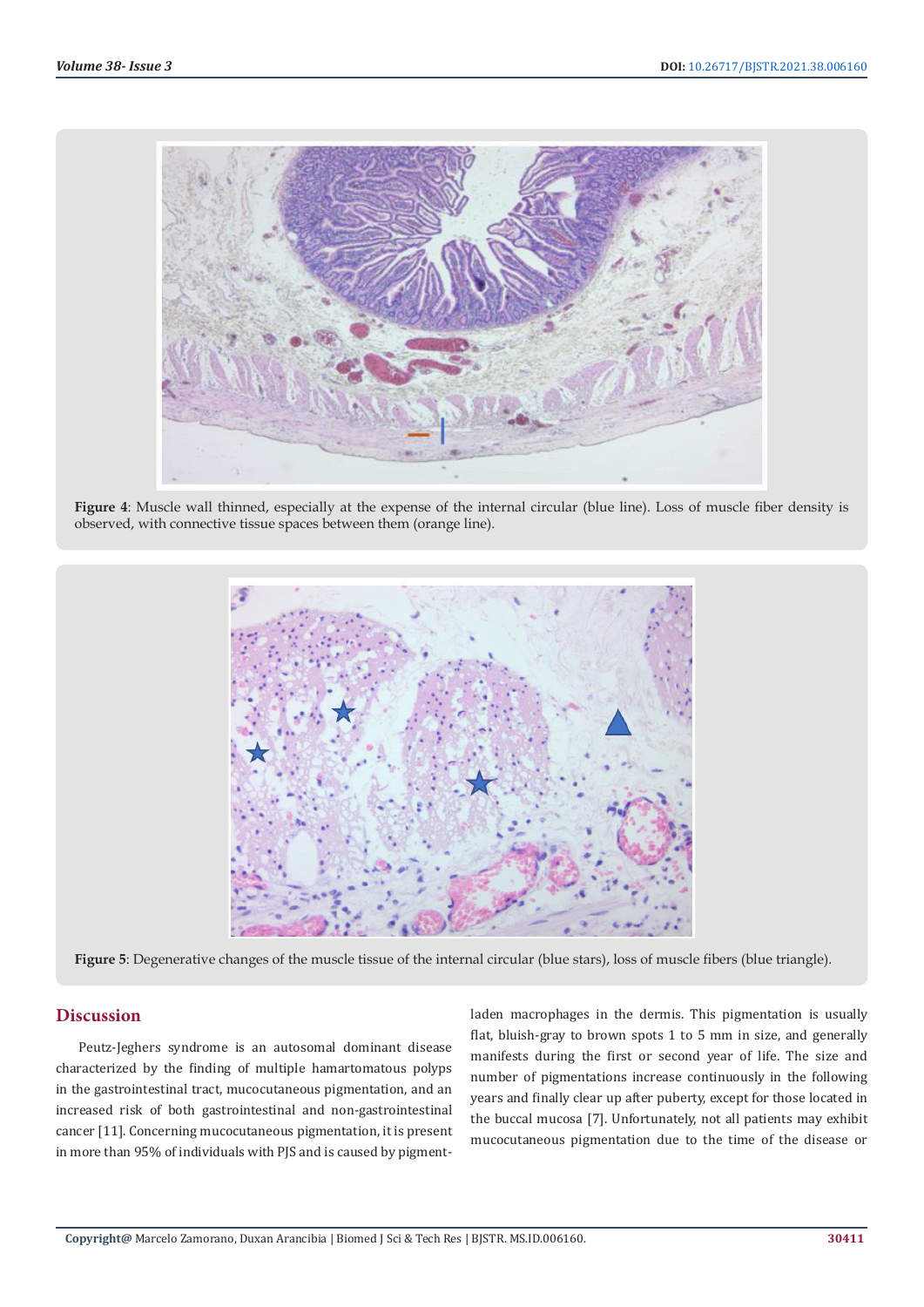because the patient underwent dermatological laser treatment on the macules. In this treatment, the laser vibration can alter the pigmentary system, and the beams may absorb the dark color of the melanocytes in the pigmented areas, masking this symptom.

On the other hand, polyps appear mainly in the small intestine (in order of prevalence: jejunum, ileum, and duodenum), but they can also be located in the colon or stomach. Histologically, they are defined by a normal epithelium surrounding smooth muscle bundles arranged in a branched or leafy pattern [8]. As far as we know, no other cases were found related to aperistalsis of the small intestine. It seems a feasible theory in the relationship with the atrophy of the smooth muscle presented in the case, the same of the formation of polyps: the thinning of the smooth muscle when they advance to the surface. The mentioned clinical characteristics were manifested in a typical way in our patient. The patient presented numerous peri-oral pigmented macules at the beginning of the disease. Also, multiple polyps appeared predominantly in the small intestine, a common and known feature in this syndrome. The diagnosis of PJS is made clinically in patients with hamartomatous polyps, demonstrated by histology if two of the following three conditions are present: positive family history with an autosomal dominant inheritance pattern, mucocutaneous hyperpigmentation, and/or polyposis of the small intestine [8].

Although our patient was previously diagnosed with PJS, we confirmed 2 of the 3 criteria mentioned through physical examination and the imaging study findings, confirming the diagnosis of Peutz-Jeghers syndrome. Concerning the morphology, if polyps larger than 0.5 mm are detected, the recommended management is endoscopic polypectomy or double-balloon endoscopy to reduce the risk of complications [9,10,12,13]. The aforementioned is performed considering the inherent morbidity of a surgical procedure and the possibility of a residual short bowel syndrome due to resection of intestinal segments. However, if a large load of polyps is detected, the control by endoscopic approach is not achieved, or there is a complication, the most accepted procedure is a laparotomy with intraoperative enteroscopy since it offers direct vision to identify and resect the polyps [14]. In our case report, both approaches were performed. First, an endoscopic polypectomy was performed to treat the obstruction of the lumen, with the consequent GOO caused by a polyp located in the duodenum. Finally, a laparotomy was carried out with intraoperative enteroscopy due to the finding of multiple new polyps in monitoring exams and the slowing down of the intestinal transit associated with the patient's symptoms.

Patients with PJS may present complications such as intussusception, anemia, obstruction, perforation, and cancer, the latter being the most significant and studied given its relationship with PJS. However, given that biopsies did not show the presence of cancerous cells, this issue was not addressed. In the literature, there is a lack of official epidemiological data on PJS complications. Nonetheless, according to the published case reports, intussusception is the most frequent complication (excluding cancer), which can cause intestinal obstruction when it is generated by large polyps (> 15 mm), being the small intestine the most affected site, specifically the jejunum [15]. On the other hand, intestinal obstruction, together with anemia, is the second most reported complication and is produced by the appearance of a large polyp that covers the entire intestinal lumen. Also, these complications may result from an associated intussusception (in the case of obstruction) and injury/bleeding of the polyp or cancer (in the case of anemia). There is evidence of PJS cases associated with other diseases and, therefore, presented in an atypical way such as i) an extra ampullary PJ polyp, which causes duodenal intussusception and presents with biliary obstruction and ii) a PJ polyp located in the appendix, presented with concomitant appendicitis or with melena as the only symptom.

Nevertheless, no cases of PJS have been reported associated with a concomitant GOO or intestinal aperistalsis. In this case report, the patient's clinical picture coincided with the GOO, where the polyps in the duodenum may act as a mechanical factor causing food retention and its related symptoms. In addition, it is important to highlight that the jejunal smooth muscle atrophy that the patient presented could play a role in a possible synergistic factor in the GOO. However, more studies are necessary to establish concrete and detailed causal relationships between both syndromes.

#### **Conclusion**

Peutz-Jeghers syndrome is a rare disease that has not been deeply studied. As far as we know, there are few reported cases of PJS concomitant with other syndromes, specifically gastric outlet obstruction. There is an undiscovered and/or studied relationship between these pathologies, especially considering the high probability that there are more cases globally, with these characteristics, without reporting. We speculate that the association of gastric outlet obstruction could be based on a mechanical effect generated by the polyps of the small intestine, which could alter the function of the stomach. This alteration could contribute to the aperistalsis of the jejunum, causing the symptomatology. Despite the above, more evidence is needed to demonstrate this association, mainly if muscular atrophy is part of the PJS.

# **Conflict of Interest**

The authors declare that they have no conflict of interest.

#### **References**

- 1. [Wu M, Krishnamurthy K \(2020\) Peutz-Jeghers Syndrome.](https://www.ncbi.nlm.nih.gov/books/NBK535357/)
- 2. [Idrogo Regalado B, Frisancho Velarde O \(2016\) S](https://pubmed.ncbi.nlm.nih.gov/27409094/)índrome de Peutz-Jeghers. Presentació[n de cinco casos. Rev Gastroenterol Peru 36\(2\):](https://pubmed.ncbi.nlm.nih.gov/27409094/) [165-168](https://pubmed.ncbi.nlm.nih.gov/27409094/)